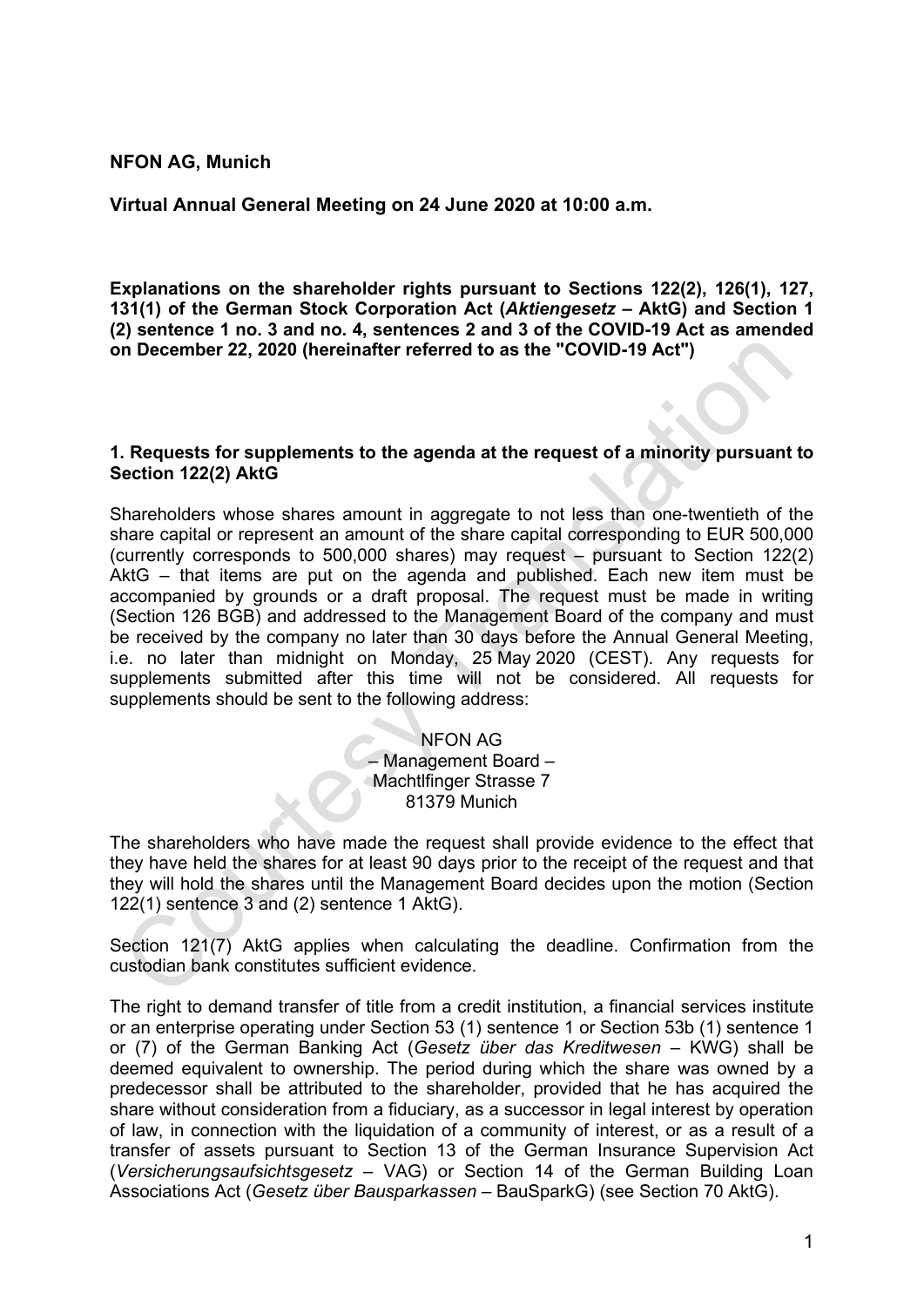Supplements to the agenda to be published are – to the extent they have not already been published at the time of convening – to be published in the Federal Gazette immediately after being received at the company and forwarded for publishing to such media that are capable of distributing the information throughout the entire European Union. They will be made available immediately after being received at the company via the website [https://corporate.nfon.com/en/investor-relations/annual-general-meeting](https://corporate.nfon.com/de/investor-relations/hauptversammlung/) and communicated to the shareholders.

The regulations of the AktG underlying this shareholder right are as follows:

Section 122(1) and (2) (Convening the meeting at the request of a minority) (1) The Annual General Meeting shall be convened if shareholders whose holding in aggregate equals or exceeds one-twentieth of the share capital request such meeting in writing, stating the purpose and the reasons of such meeting; such request shall be addressed to the Management Board. The Articles of Association may provide that the right to request an Annual General Meeting shall require another form or the holding of a lower proportion of the share capital. The shareholders who have made the request shall provide evidence to the effect that they have held the shares for at least 90 days prior to the receipt of the request and that they will hold the shares until the Management Board's decision on the motion. Section 121(7) shall apply accordingly.

(2) In the same manner, shareholders whose shares amount in aggregate to not less than one-twentieth of the share capital or represent an amount of the share capital corresponding to EUR 500,000 may demand that items are put on the agenda and published. Each new item must be accompanied by grounds or a draft proposal. The request in the sense of sentence 1 shall be provided to the company at least 24 days, in case of listed companies at least 30 days, prior to the meeting; the date of receipt shall not be included in this calculation.

# Section 121(7) – General provisions

(7) In case of deadlines and dates that are calculated back from the date of the meeting, the day of the meeting itself shall not be included in the calculation. Adjourning the meeting from a Sunday, Saturday or a holiday to a preceding or following working day shall not be an option. Sections 187 to 193 BGB shall not apply accordingly. In case of unlisted companies, the Articles of Association may provide for a different calculation of the deadline.

# § Section 70 (Calculation of share ownership period)

If the exercise of rights arising from the share is dependent on the shareholder having been the holder of the share for a certain period of time, a claim for transfer of ownership against a credit institution, financial services institution or an enterprise operating pursuant to Section 53 (1) sentence 1 or Section 53b (1) sentence 1 or para. 7 of the German Banking Act shall be deemed equivalent to ownership. The period of ownership of a predecessor in title shall be attributed to the shareholder if he acquired the share free of charge, from his trustee, as universal successor, in the event of the dissolution of a community or in the event of a portfolio transfer pursuant to Section 13 of the Insurance Supervision Act or Section 14 of the Savings Banks Act (Gesetz über Sparkassen).

# **2. Counter-motions and nominations pursuant to Section 126(1) and 127 AktG**

Pursuant to Section 126(1) AktG, each shareholder is authorised to file counter-motions against proposals by the Management Board and/or Supervisory Board. Furthermore,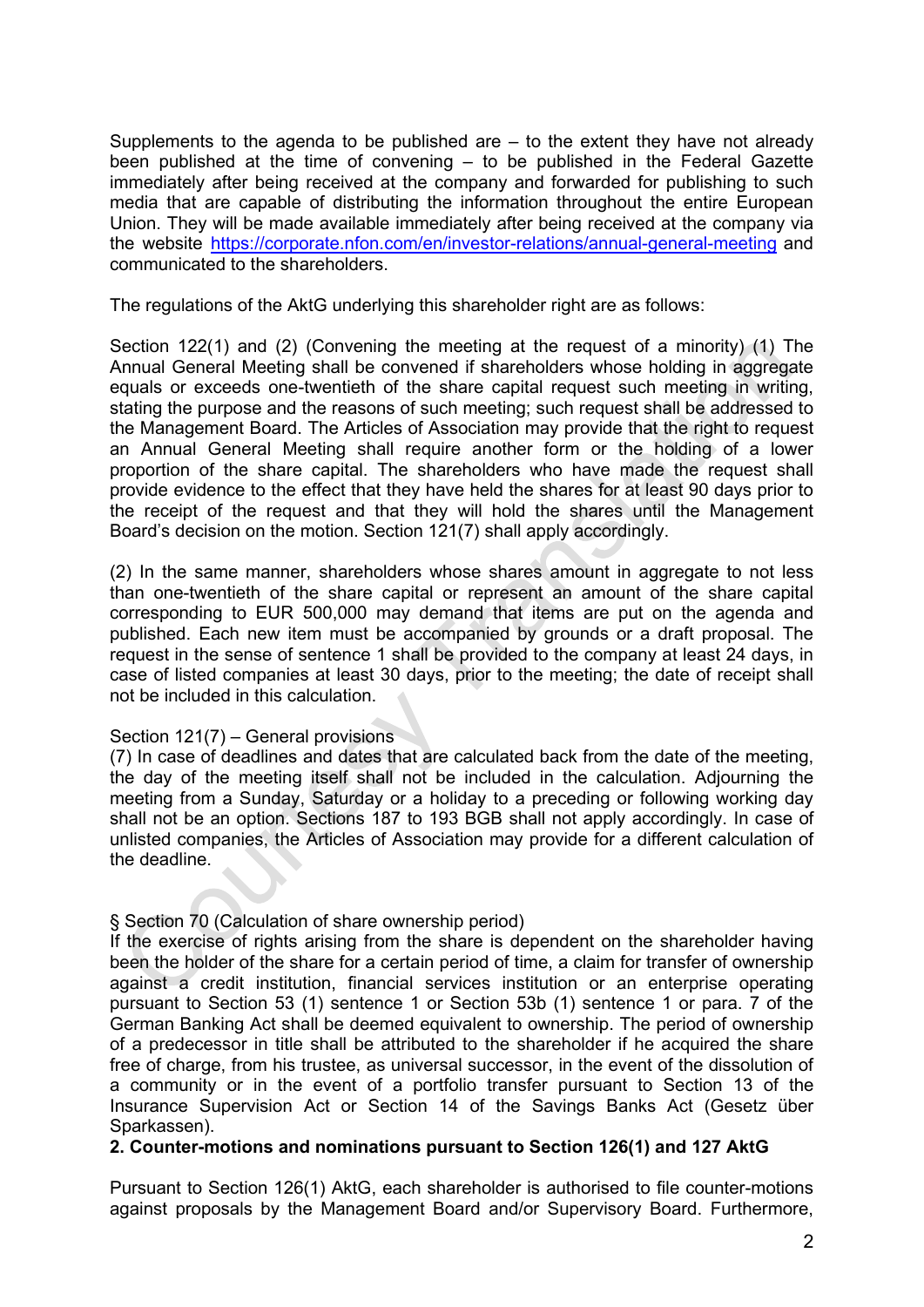pursuant to Section 127 AktG, each shareholder may submit proposals to elect Supervisory Board members to the extent that elections of this nature are on the agenda.

Counter-motions and nominations, including the name of the shareholder and, in the case of counter-motions, including the grounds for filing the motion and any statements by the management are made accessible on the website [https://corporate.nfon.com/en/investor-relations/annual-general-meeting](https://corporate.nfon.com/de/investor-relations/hauptversammlung/) if they are sent to the address, fax number or e-mail address below at least 14 days before the company's Annual General Meeting; the date of its receipt and the date of the Annual General Meeting shall not be included in calculating the period. The latest permissible date of receipt is therefore midnight on Wednesday,9 June 2021 (CEST). There is no obligation to make counter-motions and nominations accessible – even if the above conditions have been satisfied – if the facts under Section 126(2) AktG are present. In addition to the reasons named in Section 126 (2) AktG, there is no requirement for the Management Board to make a nomination accessible, including if the proposal does not include the name, profession and residence of the candidate and – for proposals to elect Supervisory Board members – details on their seats on other statutory Supervisory Boards within the meaning of Section 125(1) sentence 5.

The Management Board reserves the right to combine counter-motions and the respective statements of the grounds if several shareholders make counter-motions for resolution in respect to the same subject matter.

In the event that counter-motions and nominations are made accessible, counter-motions and their grounds as well as nominations should be sent to the following address:

> NFON AG Investor Relations – Annual General Meeting 2021 Machtlfinger Strasse 7 81379 Munich or by fax: +49 (0) 89 45300 33134 or by e-mail: [sabina.prueser@nfon.com](mailto:sabina.prueser@nfon.com)

Countermotions and nominations submitted to the Company in due form and time shall be deemed to have been made at the Annual General Meeting pursuant to Section 1 (2) sentence 3 of the COVID 19 Act if the shareholder submitting the motion or election proposal has duly proven his shareholding and has duly registered for the Annual General Meeting.

The regulations of the AktG underlying this shareholder right, which also provide the conditions under which the publication of counter-motions and nominations can be excluded, are as follows:

#### Section 126 – Motions by shareholders

(1) Motions by shareholders together with the shareholder's name, the grounds and any position taken by the management shall be made available to the persons entitled pursuant to Section 125 (1)–(3) under the conditions stated therein if at least 14 days before the meeting the shareholder sends to the address indicated in the notice convening the meeting a counter-motion to a proposal of the Management Board and Supervisory Board as to an item on the agenda, including the grounds for it. The date of receipt shall not be taken into account. In the case of listed companies, access shall be provided via the company's internet page. Section 125(3) shall apply accordingly.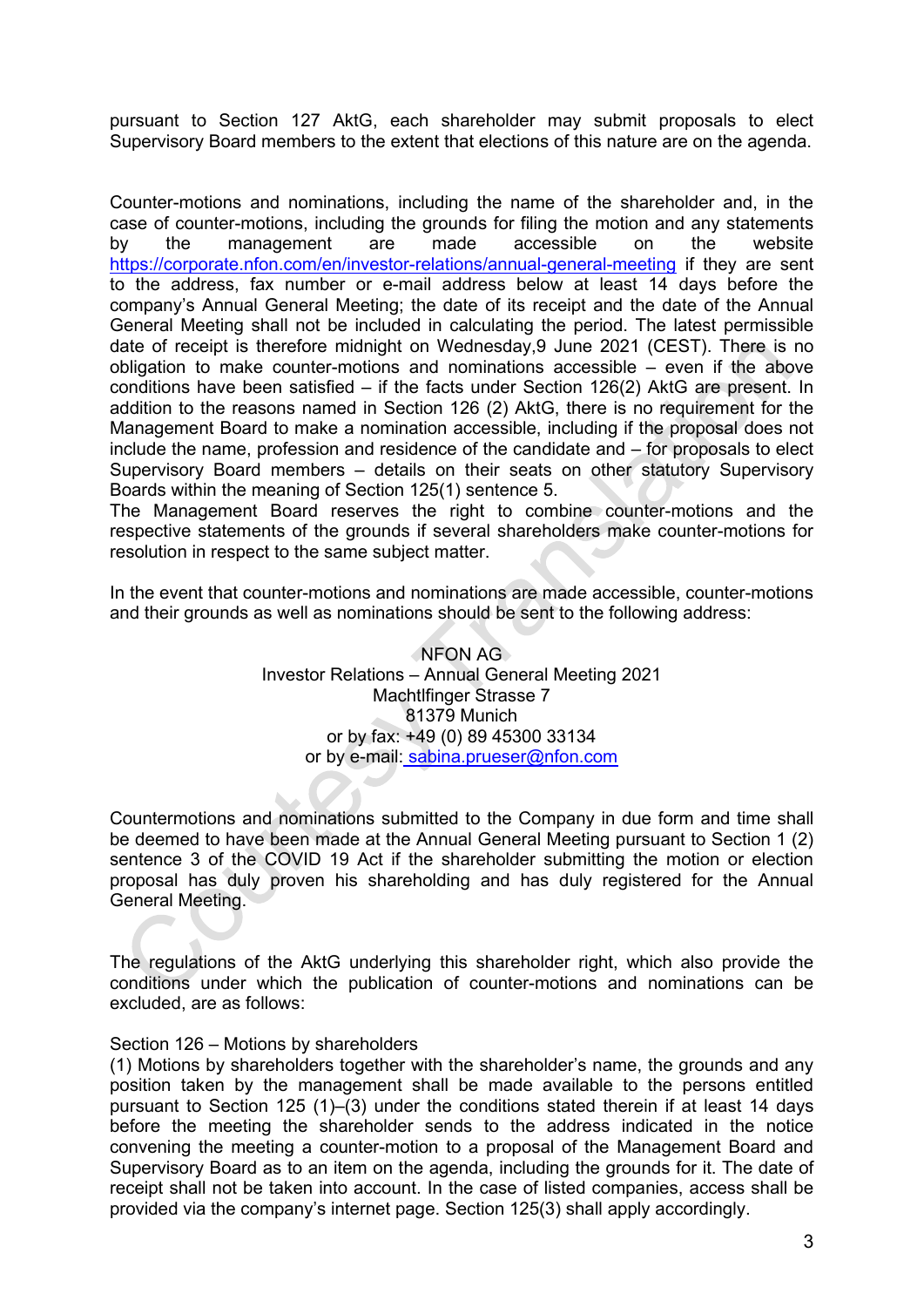(2) A counter-motion and the grounds for this need not be made available if:

1. the Management Board would by reason of such communication become criminally liable;

2. the counter-motion would result in a resolution of the Annual General Meeting that would be illegal or would violate the Articles of Association;

3. the grounds contain statements that are manifestly false or misleading in material respects or that are libellous;

4. a counter-motion of such shareholder based on the same facts has already been communicated with respect to an Annual General Meeting of the company pursuant to Section 125;

5. the same counter-motion of such shareholder on essentially identical grounds has already been communicated pursuant to Section 125 to at least two Annual General Meetings of the company within the past five years and at such Annual General Meetings less than one-twentieth of the share capital represented has voted in favour of such counter-motion;

6. the shareholder indicates that he will neither attend nor be represented at the Annual General Meeting; or

7. within the past two years at two Annual General Meetings the shareholder has failed to make or cause to be made on his behalf a counter-motion communicated by him.

The statement of the grounds need not be made accessible if it exceeds 5,000 characters.

(3) If several shareholders file counter-motions for resolution in respect to the same subject matter, the Management Board may combine such counter-motions and the respective statements of the reasons.

Section 127 – Nominations by shareholders

Section 126 shall apply accordingly to a proposal by a shareholder for the election of a member of the Supervisory Board or external auditors. Such nomination need not be supported by a statement of the grounds for this. The Management Board also need not make such nomination accessible if it fails to contain the particulars required by Section 124 (3) sentence 4 and Section 125 (1) sentence 5.(...)

Section 124(3) sentence 4 – Notice by publication of requests for supplements; proposals for resolutions

(3) (…) The proposal for the election of members of the Supervisory Board or auditors shall state their name, profession and residence. (…)

Section 125(1) sentence 5 – Communications to shareholders and members of the Supervisory Board

(1) (…) In case of listed companies, details on the membership in other Supervisory Boards to be established pursuant to statutory provisions must be added to any nomination for the election of Supervisory Board members; details on their membership in comparable domestic and foreign controlling bodies of enterprises should be added. (…)

§ Section 1 (2) sentence 3 of the COVID 19 Act:

Motions or nominations by shareholders which are to be made available pursuant to Section 126 or Section 127 of the Stock Corporation Act shall be deemed to have been made at the meeting if the shareholder making the motion or submitting the election proposal is duly authorized and registered for the Annual General Meeting.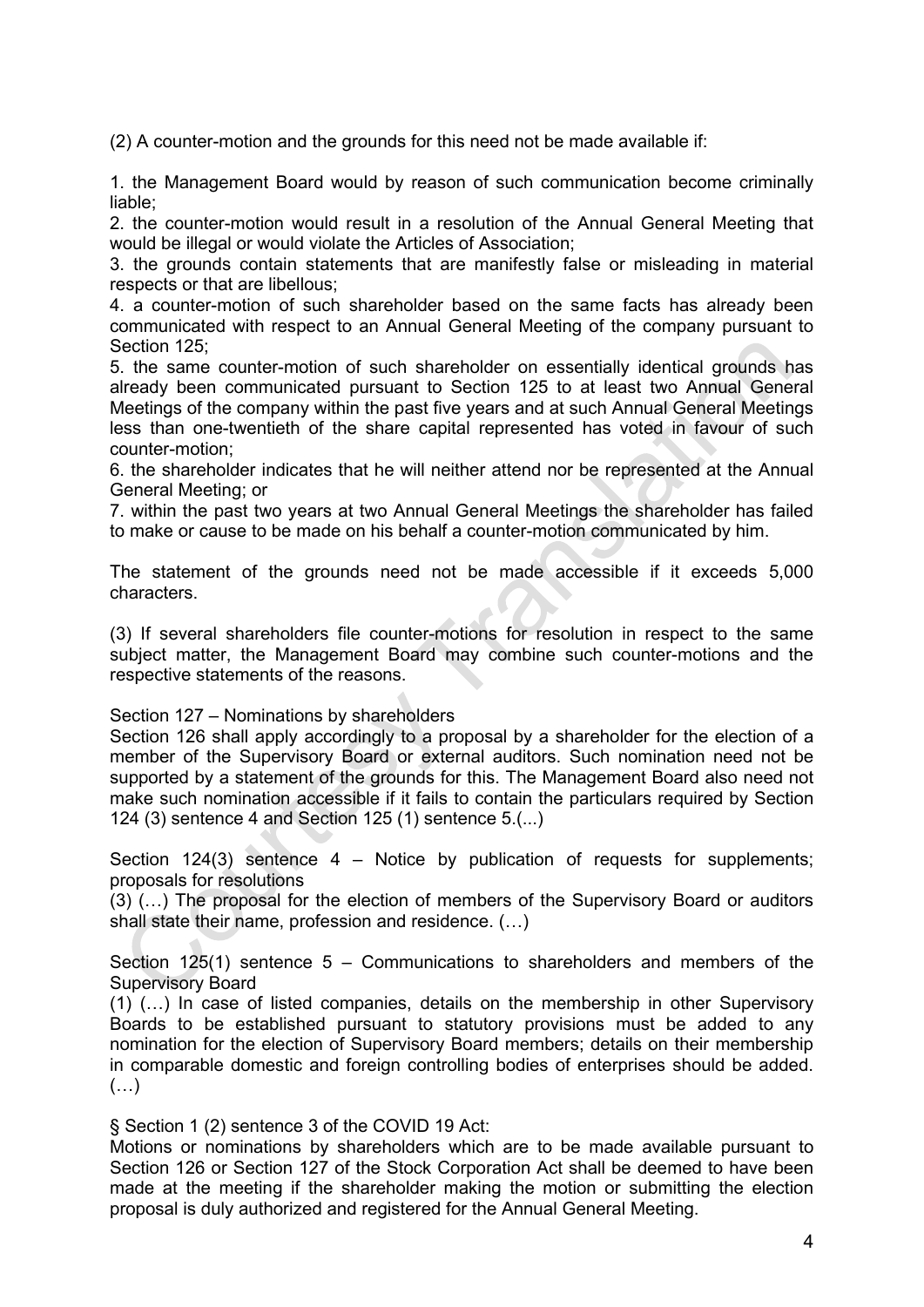# **3. Right to ask questions for shareholders and their proxies**

In accordance with section 1(2) of the German COVID-19 Act, the Management Board has decided, with the approval of the Supervisory Board, that questions from shareholders or their proxies must be submitted electronically no later than two days before the Annual General Meeting, i.e. by midnight on 26 May 2020 (CEST). Questions can be submitted by shareholders or their proxies via the shareholder portal at:

[https://nfon.hvanmeldung.de](https://nfon.hvanmeldung.de/)

or sent to the following e-mail address:

e-mail: [sabina.prueser@nfon.com](mailto:sabina.prueser@nfon.com)

In accordance with section 1(2) of the German COVID-19 Act, the Management Board will decide at its due discretion which questions will be answered. Shareholders do not have a right to information as referred to by section 131(1) AktG at the virtual Annual General Meeting.

Please note that when answering questions, the name of the shareholder submitting the question may also be mentioned.

The regulations underlying this shareholder right are as follows:

Section 1(2) sentence 1 no. 3, sentence 2 of the German COVID-19 Act

The Management Board may decide that the meeting is to be held as a virtual Annual General Meeting without the physical presence of the shareholders or their proxies, provided

 $\left[\ldots\right]$ 

3. the shareholders are granted right to ask questions by way of electronic communication,

[…].

The Management Board decides at its due discretion which questions to answer and how; it may also stipulate that questions are to be submitted by way of electronic communication by no later than one day before the meeting.

## § Section 1 (6) COVID 19 Act.

The decisions of the Management Board pursuant to paragraphs 1 to 5 above shall require the consent of the Supervisory Board. Notwithstanding Section 108 (4) of the German Stock Corporation Act, the Supervisory Board may pass the resolution on approval in writing, by telephone or in a comparable manner without the members being physically present, notwithstanding the provisions in the Articles of Association or the Rules of Procedure.

## **4. Objection Option**

Also via the shareholder portal at

## https://nfon.hvanmeldung.de

shareholders or their proxies who have exercised their voting rights can submit objections to resolutions of the Annual General Meeting for recording in the minutes from the beginning of the virtual Annual General Meeting until the end of the virtual Annual General Meeting.